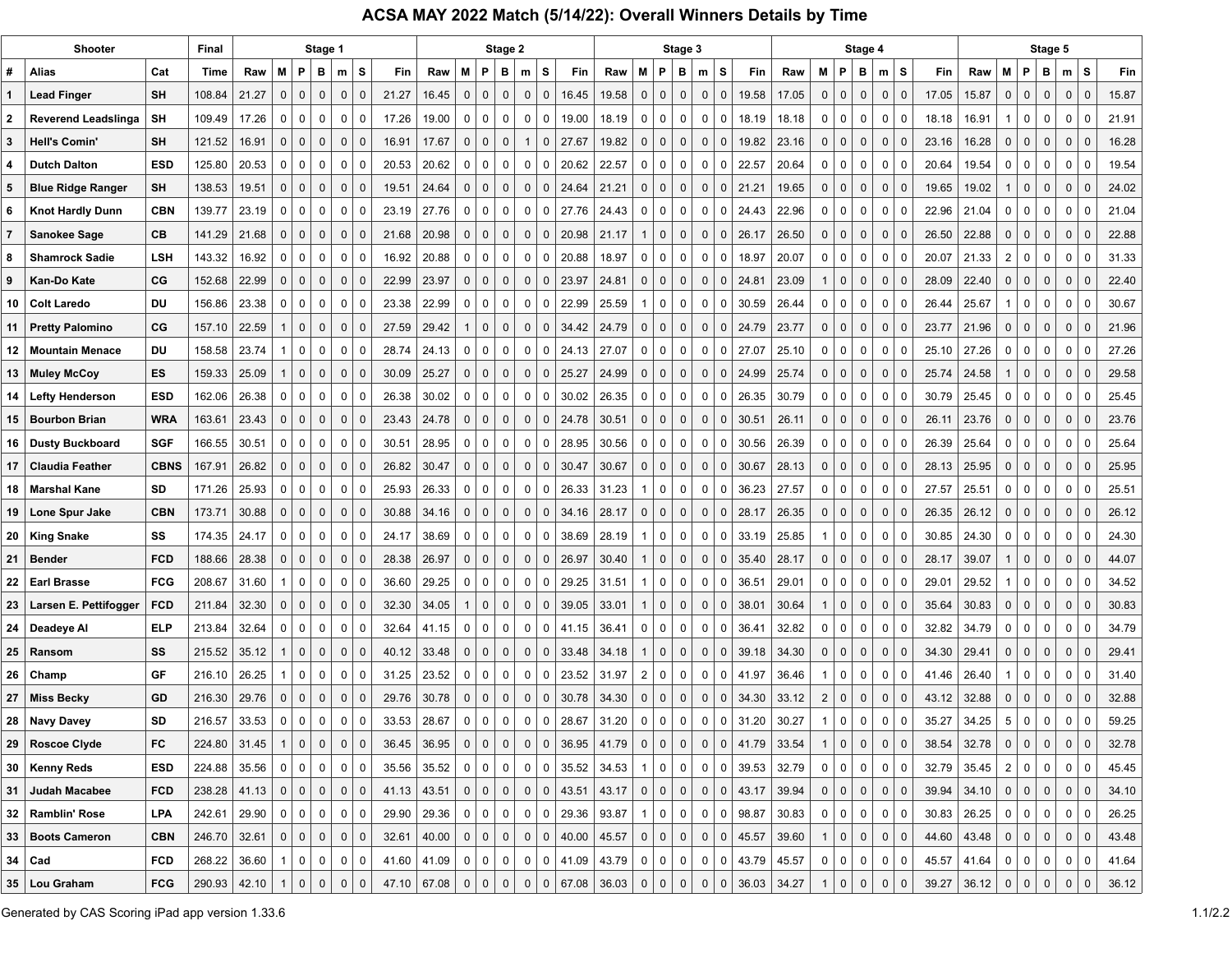|    | Shooter                  | Stage 6     |       |   |   |   |   |   |       |  |  |  |  |  |  |
|----|--------------------------|-------------|-------|---|---|---|---|---|-------|--|--|--|--|--|--|
| #  | Alias                    | Cat         | Raw   | М | P | в | m | s | Fin   |  |  |  |  |  |  |
| 1  | Lead Finger              | SH          | 18.62 | 0 | 0 | 0 | 0 | 0 | 18.62 |  |  |  |  |  |  |
| 2  | Reverend Leadslinga      | SН          | 14.95 | 0 | 0 | 0 | 0 | 0 | 14.95 |  |  |  |  |  |  |
| 3  | <b>Hell's Comin'</b>     | SΗ          | 17.68 | 0 | 0 | 0 | 0 | 0 | 17.68 |  |  |  |  |  |  |
| 4  | <b>Dutch Dalton</b>      | <b>ESD</b>  | 21.90 | 0 | 0 | 0 | 0 | 0 | 21.90 |  |  |  |  |  |  |
| 5  | <b>Blue Ridge Ranger</b> | SΗ          | 29.50 | 0 | 0 | 0 | 0 | 0 | 29.50 |  |  |  |  |  |  |
| 6  | <b>Knot Hardly Dunn</b>  | <b>CBN</b>  | 20.39 | 0 | 0 | 0 | 0 | 0 | 20.39 |  |  |  |  |  |  |
| 7  | Sanokee Sage             | CВ          | 23.08 | 0 | 0 | 0 | 0 | 0 | 23.08 |  |  |  |  |  |  |
| 8  | <b>Shamrock Sadie</b>    | LSH         | 15.15 | 4 | 0 | 0 | 0 | 0 | 35.15 |  |  |  |  |  |  |
| 9  | Kan-Do Kate              | СG          | 25.42 | 1 | 0 | 0 | 0 | 0 | 30.42 |  |  |  |  |  |  |
| 10 | <b>Colt Laredo</b>       | DU          | 22.79 | 0 | 0 | 0 | 0 | 0 | 22.79 |  |  |  |  |  |  |
| 11 | <b>Pretty Palomino</b>   | СG          | 24.57 | 0 | 0 | 0 | 0 | 0 | 24.57 |  |  |  |  |  |  |
| 12 | <b>Mountain Menace</b>   | DU          | 26.28 | 0 | 0 | 0 | 0 | 0 | 26.28 |  |  |  |  |  |  |
| 13 | <b>Muley McCoy</b>       | ES          | 23.66 | 0 | 0 | 0 | 0 | 0 | 23.66 |  |  |  |  |  |  |
| 14 | <b>Lefty Henderson</b>   | ESD         | 23.07 | 0 | 0 | 0 | 0 | 0 | 23.07 |  |  |  |  |  |  |
| 15 | <b>Bourbon Brian</b>     | <b>WRA</b>  | 35.02 | 0 | 0 | 0 | 0 | 0 | 35.02 |  |  |  |  |  |  |
| 16 | <b>Dusty Buckboard</b>   | SGF         | 24.50 | 0 | 0 | 0 | 0 | 0 | 24.50 |  |  |  |  |  |  |
| 17 | <b>Claudia Feather</b>   | <b>CBNS</b> | 25.87 | 0 | 0 | 0 | 0 | 0 | 25.87 |  |  |  |  |  |  |
| 18 | <b>Marshal Kane</b>      | SD          | 24.69 | 1 | 0 | 0 | 0 | 0 | 29.69 |  |  |  |  |  |  |
| 19 | Lone Spur Jake           | <b>CBN</b>  | 28.03 | 0 | 0 | 0 | 0 | 0 | 28.03 |  |  |  |  |  |  |
| 20 | <b>King Snake</b>        | SS          | 23.15 | 0 | 0 | 0 | 0 | 0 | 23.15 |  |  |  |  |  |  |
| 21 | <b>Bender</b>            | FCD         | 25.67 | 0 | 0 | 0 | 0 | 0 | 25.67 |  |  |  |  |  |  |
| 22 | <b>Earl Brasse</b>       | <b>FCG</b>  | 32.78 | 0 | 1 | 0 | 0 | 0 | 42.78 |  |  |  |  |  |  |
| 23 | Larsen E. Pettifogger    | FCD         | 31.01 | 1 | 0 | 0 | 0 | 0 | 36.01 |  |  |  |  |  |  |
| 24 | Deadeye Al               | ELP         | 36.03 | 0 | 0 | 0 | 0 | 0 | 36.03 |  |  |  |  |  |  |
| 25 | Ransom                   | SS          | 34.03 | 1 | 0 | 0 | 0 | 0 | 39.03 |  |  |  |  |  |  |
| 26 | Champ                    | GF          | 46.50 | 0 | 0 | 0 | 0 | 0 | 46.50 |  |  |  |  |  |  |
| 27 | <b>Miss Becky</b>        | GD          | 35.46 | 2 | 0 | 0 | 0 | 0 | 45.46 |  |  |  |  |  |  |
| 28 | <b>Navy Davey</b>        | SD          | 28.65 | 0 | 0 | 0 | 0 | 0 | 28.65 |  |  |  |  |  |  |
| 29 | Roscoe Clyde             | FC          | 33.29 | 1 | 0 | 0 | 0 | 0 | 38.29 |  |  |  |  |  |  |
| 30 | <b>Kenny Reds</b>        | ESD         | 36.03 | 0 | 0 | 0 | 0 | 0 | 36.03 |  |  |  |  |  |  |
| 31 | Judah Macabee            | <b>FCD</b>  | 36.43 | 0 | 0 | 0 | 0 | 0 | 36.43 |  |  |  |  |  |  |
| 32 | Ramblin' Rose            | LPA         | 27.40 | 0 | 0 | 0 | 0 | 0 | 27.40 |  |  |  |  |  |  |
| 33 | <b>Boots Cameron</b>     | <b>CBN</b>  | 40.44 | 0 | 0 | 0 | 0 | 0 | 40.44 |  |  |  |  |  |  |
| 34 | Cad                      | FCD         | 54.53 | 0 | 0 | 0 | 0 | 0 | 54.53 |  |  |  |  |  |  |
| 35 | Lou Graham               | <b>FCG</b>  | 40.33 | 5 | 0 | 0 | 0 | 0 | 65.33 |  |  |  |  |  |  |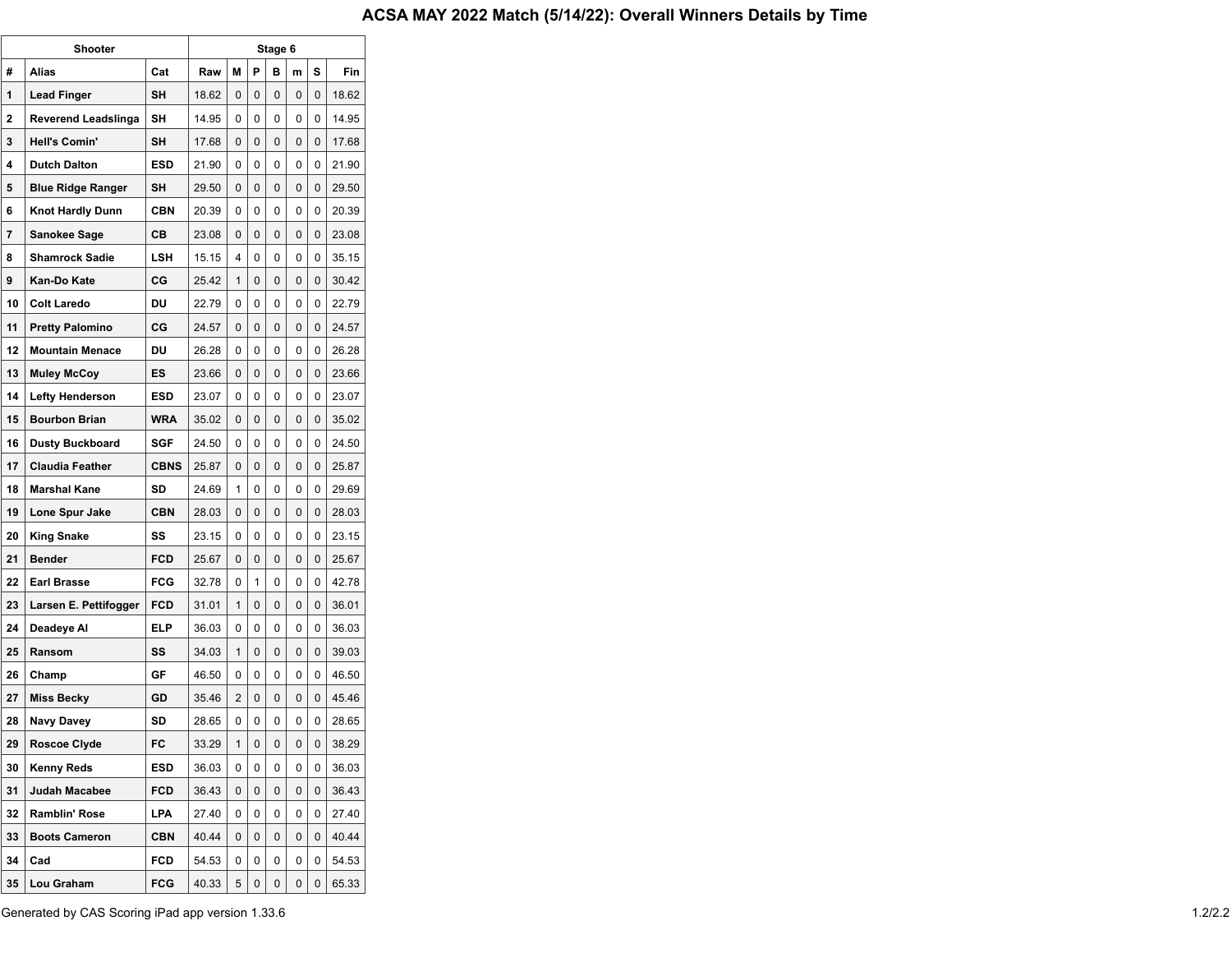## **ACSA MAY 2022 Match (5/14/22): Overall Winners Details by Time**

|    | Shooter             |            | Final        |       |                | Stage 1        |                |              |                         |                | Stage 2     |                |                |                       |             |       |           | Stage 3        |                |       |            |            |          |                | Stage 4                                                                                                                                                                                                                                                                                                                                                                                                                                    |           |            |                          |          |                | Stage 5                                                             |   |                |            |
|----|---------------------|------------|--------------|-------|----------------|----------------|----------------|--------------|-------------------------|----------------|-------------|----------------|----------------|-----------------------|-------------|-------|-----------|----------------|----------------|-------|------------|------------|----------|----------------|--------------------------------------------------------------------------------------------------------------------------------------------------------------------------------------------------------------------------------------------------------------------------------------------------------------------------------------------------------------------------------------------------------------------------------------------|-----------|------------|--------------------------|----------|----------------|---------------------------------------------------------------------|---|----------------|------------|
|    | Alias               | Cat        | Time         | Raw   | M   P          | - B I          | m S            | Fin          | <b>Raw</b>              | M P            |             | - B I          | m S            | Fin L                 | <b>Raw</b>  | M   P |           | B              | m <sub>1</sub> | s.    | <b>Fin</b> | <b>Raw</b> | M I      | P              | <b>B</b>   m   S                                                                                                                                                                                                                                                                                                                                                                                                                           |           | <b>Fin</b> | $Raw \mid M \mid P \mid$ |          |                | - B I                                                               | m | S.             | <b>Fin</b> |
|    | 36 Rustler          | <b>SD</b>  | 334.25       | SDQ   |                |                |                | 150.00 38.94 |                         |                | $0$   $0$   | 0 <sup>1</sup> |                | 0   0   38.94   37.34 |             |       |           | 0 0 0          |                | $0$ 0 | 37.34      | 36.18      | $\Omega$ |                | $\begin{array}{c c c c c c} \hline \multicolumn{3}{c }{\textbf{0} & \multicolumn{3}{c }{\textbf{0} & \multicolumn{3}{c }{\textbf{0} & \multicolumn{3}{c }{\textbf{0} & \multicolumn{3}{c }{\textbf{0} & \multicolumn{3}{c }{\textbf{0} & \multicolumn{3}{c }{\textbf{0} & \multicolumn{3}{c }{\textbf{0} & \multicolumn{3}{c }{\textbf{0} & \multicolumn{3}{c }{\textbf{0} & \multicolumn{3}{c }{\textbf{0} & \multicolumn{3}{c }{\textbf$ | $0$   $0$ | 36.18      | 33.80                    |          | 0 <sup>1</sup> | 0 <sup>1</sup>                                                      |   | 0 <sup>1</sup> | 38.80      |
| 37 | ∣ Cactus Wen        |            | 377.83 50.02 |       | $\Omega$       | 0 <sup>1</sup> | 0 <sup>0</sup> |              | $60.02 \mid 61.37 \mid$ | 0 <sup>1</sup> | $\Omega$    | 0 <sup>1</sup> | 0 0            | 61.37 55.67           |             |       | 0   0     | $\overline{0}$ | $0$   0        |       | 55.67      | 45.84      |          | 0 <sup>1</sup> | $\Omega$                                                                                                                                                                                                                                                                                                                                                                                                                                   | - 0       | 50.84      | 75.70                    |          |                |                                                                     |   | $\Omega$       | 100.70     |
|    | 38 CPT Dan Blodgett | ES         | 534.37       | 71.61 | 0 <sup>1</sup> | 0 <sup>1</sup> | 0 <sup>0</sup> | 71.61        | 74.32                   |                | $\mathbf 0$ | 0 <sup>1</sup> | $0 \mid 0$     | 79.32 77.49           |             |       | 4   0   0 |                | 000            |       | 97.49      | 78.92 12   |          |                | $\begin{array}{c c c c c c} \hline \multicolumn{3}{c }{\textbf{0} & \multicolumn{3}{c }{\textbf{0} & \multicolumn{3}{c }{\textbf{0} & \multicolumn{3}{c }{\textbf{0} & \multicolumn{3}{c }{\textbf{0} & \multicolumn{3}{c }{\textbf{0} & \multicolumn{3}{c }{\textbf{0} & \multicolumn{3}{c }{\textbf{0} & \multicolumn{3}{c }{\textbf{0} & \multicolumn{3}{c }{\textbf{0} & \multicolumn{3}{c }{\textbf{0} & \multicolumn{3}{c }{\textbf$ | $0$ 0     | 138.92     | 73.92                    | $\Omega$ |                | $\begin{array}{c c c c c} \hline \circ & \circ & \circ \end{array}$ |   | $\overline{0}$ | 73.92      |
|    | 39 River City Reb   | <b>CBN</b> | MDQ          | 32.39 | 0 <sup>1</sup> | 0 <sup>1</sup> | $01$ 0         | MDQ          | 33.77                   |                | $\Omega$    | 0 <sup>1</sup> | 0 <sup>0</sup> |                       | MDQ   43.46 |       | 0 0 0     |                | 0 <sup>0</sup> |       | <b>MDQ</b> | 35.96      |          | 0 <sup>1</sup> | 0 <sup>1</sup>                                                                                                                                                                                                                                                                                                                                                                                                                             | $01$ 0    | <b>MDQ</b> | MDQ                      |          |                | -                                                                   |   |                | <b>MDQ</b> |

Generated by CAS Scoring iPad app version 1.33.6 2.1/2.2